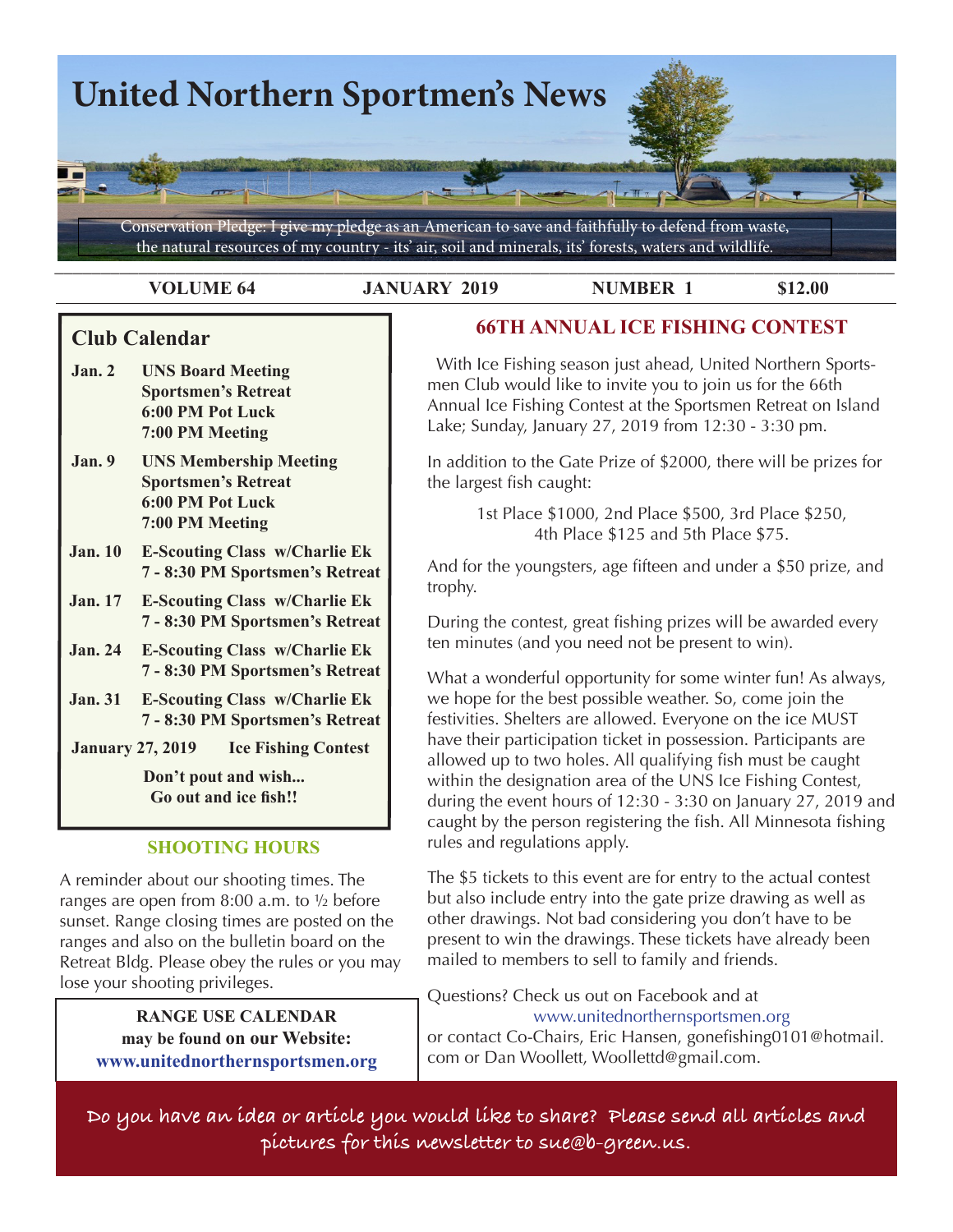### **UNS ANNUAL ELECTIONS OF OFFICERS**

At the December membership meeting, we elected officers and board members to serve our club for three year terms. The following people were elected to fill these positions with their term of office commencing in 2019: President - Tom Wasbotten, Secretary - Cody Privette, Sgt. At Arms - Duane Lasley, and three members of the Board of Directors - Judy Foy, Bob Klein and Kyle Berg.

# **FREE E-SCOUTING COURSE**

Charlie Ek, a new member of UNS and an experienced wilderness navigation instructor, will teach a free "e-scouting" course at UNS this January. The technique involves using Google Earth, GeoPDF maps, geographic information systems and GPS devices to gather detailed information about an area before setting foot on it. It is particularly useful for scouting hunting areas, but it can also be used for planning outdoor photography, hiking, canoe trips, etc.

The course will be held in four parts on Thursday evenings at the UNS Retreat:

| January 10th | $7 - 8:30$ pm | Sportsmen's Retreat |
|--------------|---------------|---------------------|
| January 17th | $7 - 8:30$ pm | Sportsmen's Retreat |
| January 24th | $7 - 8:30$ pm | Sportsmen's Retreat |
| January 31st | $7 - 8:30$ pm | Sportsmen's Retreat |

Participants are welcome to attend all or any part(s) they wish. Class sessions will run about 60-90 minutes in le class size will be limited to 25 to maximize the value to participants. Preregistration is required (see below for c

Those interested can register by sending an e-mail to Charlie at cxtranslations@me.com if there is room after the 15th original due date. Please be sure to include the "s" in the address, and put "e-Scouting" in the subject line.

# **CONSIDER A FIRST DAY HIKE - OR A FIRST HIKE FOR THE NEW Y**

First Day Hikes took place at numerous Minnesota state parks on Tuesday, Jan. 1st, as part of a nationwide effor people with the outdoors.



 $640 \times 300$  - Images may be subje

Spearheaded by the America's State Parks (ASP) organization, First Day Hikes offer opportunities for individuals and groups in all 50 states to take guided walks that vary in distance and vigor. ASP reported that last year, more people welcomed the new year by taking one of the 1,180 guided hikes that covered 70,500 miles.

The naturalists leading the First Day Hikes at Wild River and Jay Cooke state parks are planning First Day Snows provided there is enough snow by Jan. 1. Afton State Park in Hastings is combining its First Day Hike with its an mas Bird Count, which challenges participants to walk, bird watch and count all at the same time. Note that reg required for some First Day Hikes, particularly those with a limited number of snowshoes available.

The hikes are free, but a vehicle permit ( $$7$  for a one-day permit or  $$35$  for a year-round permit) is required to e ta state parks.

Hikers are advised to wear boots and layers, such as a non-cotton shirt under a sweater plus a jacket, hat and m hikers get moving and warm up, they may want to shed some of those layers, so the hike leaders advise bringing a light backpack where they can stash those items, along with a water bottle, a snack, binoculars and a camera.

Park naturalists encourage anyone unable to attend a guided hike to get out with their friends and families on New Year's Day for their own self-guided hike. Recommended routes can be found online using the Parks and Trails Division's HikeFinder.

For a complete schedule of the First Day Hikes at Minnesota state parks, including directions to the parks and whether advance registration is needed, visit mndnr.gov/firstdayhike or contact the DNR Information Center at info.dnr@state.mn.us or 888-646-6367 (8 a.m.-8 p.m. Monday through Friday, 9 a.m.-1 p.m. Saturday).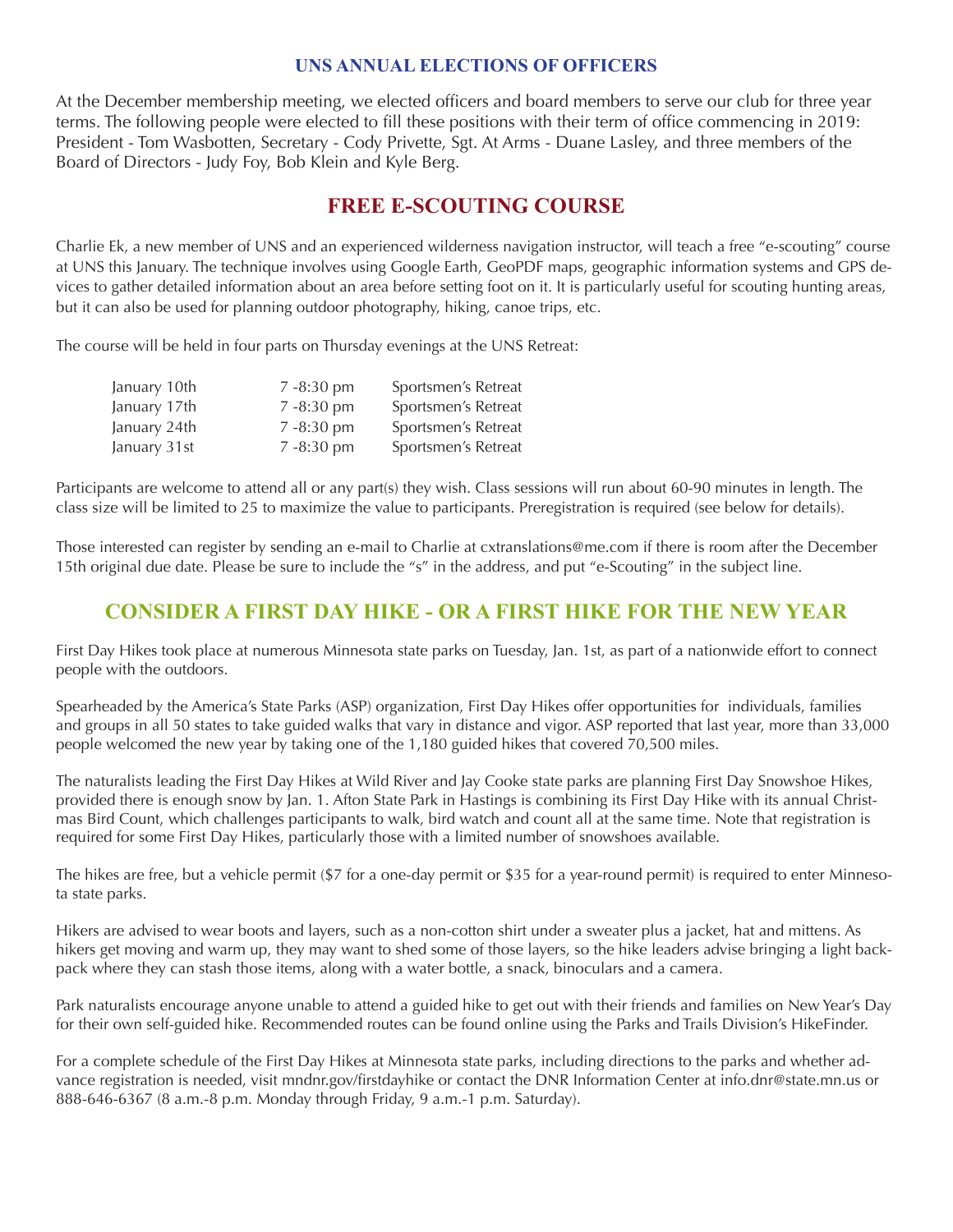#### **UNS MEMBERSHIP MEETING MINUTES DECEMBER 12, 2018**

**Call to Order:** by President Tom Wasbotten at 7.02 pm. Conservation Pledge.

**Moment of Silence:** For Robert E. Walsten

**Roll Call of Officers:** Tina Sund, Mike Foy, Duane Lasley, Dave Shrader, Judy Foy, Gene Shaw, Bob Kuettel, Eric Hansen, John Bathke, Sue Bathke, Tom Wasbotten, Cody Privette.

**Excused Officers:** Larry Chesney, Mike Drager, Bob Klein, and Dan Smestad.

**New Members:** Charlie Ek.

**Correspondence:** SHOT News and Gnesen Newsletter.

**Agenda Approval:** Motion to approve the agenda moved, seconded and carried (M/S/C).

**Reading of Minutes:** Cody Privette read the November Membership Meeting minutes. Motion to accept minutes as read moved, seconded and carried (M/S/C).

**Treasurer's Report - Tina Sund:** as of 11/30/18: Motion made to approve the Treasurer's Report and pay the bills (M/S/C). **Membership Secretary's Report- Tina Sund:** 1,636 current members. 68 renewals, and 22 2nd notices.

#### **Committee Reports:**

**Web Master – Eric Hansen:** Updated the events page with the ice fishing contest and range reservations.

**Newsletter Editor – Sue Bathke:** Deadline for newsletter is December 17th.

**Incident Reports – Mike Foy:** None.

**Retreat Improvements & Maintenance – Dave Shrader:** After sight in days we have a lot of brass. 1,215 pounds of brass has been recycled this year. Replaced the ceiling tiles in the retreat, thanks Gene Shaw and Bill Kleiver. Lance Parthe cleaned the retreat. Tina and Conrad Sund delivered a new display case. Reorganized the retreat.

**Grants Committee – Mike Drager:** Not present.

**Volunteer Awards – Dan Smestad:** Not present.

**Facilities Calendar – Bob Kuettel:** Matt Boo wants to use all of the ranges and reserve the retreat from 1000-1600 on 12/14. **Finance Report – John Bathke:** The committee has met. Discussed ten topics. Made two adjustments to the budget for Youth Outdoor Field Day and UMD Field Day. Net adjustment of + \$275.

#### **OLD BUSINESS:**

 **Snow Removal Contract BOD Recommendation – Tom Wasbotten:** We received two formal bids. The BOD recommended that Pat Dodge be awarded the contract. Dave Shrader has agreed to shovel the ranges for \$30 a time. Motion was made to approve the recommendation (M/S/C).

**UNS Website Committee – Bob Kuettel:** The committee met last night. Have it narrowed down to six different categories. Very close to finished.

**Ice Fishing Contest January 27, 2019 – Eric Hansen:** Jason Manning will MC again this year. Need a caterer still. Have some left over prizes from last year. We do have our license from the MN DNR. Discussion followed about new Pike regulations.

**UNS Banquet 2019 – Eric Hansen:** Banquet is April 13th. Planning meeting 1/21 at 1 pm at Perkins.

**Election of 2019 UNS Officer Nomination Committee – Bob Kuettel on behalf of Dan Smestad:** We have the following nominees for each position: President (Tom Wasbotten), Secretary (Cody Privette), 3-year BOD position (Judy Foy, Eric Hansen). Nominations were called from the floor three times for the position of President. Motion was made to close the nomination and cast a unanimous ballot for Tom Wasbotten and (M/S/C). Nominations were called from the floor three times for the position of Secretary. Motion was made to close the nomination and cast a unanimous ballot for Cody Privette and (M/S/C).Nominations were called from the floor three times for the position of Sgt. at Arms. Motion was made to close the nomination and cast a unanimous ballot for Duane Lasley and (M/S/C). Nominations were called from the floor three times for the position of the three 3-year BOD positions. Eric Hansen nominated Kyle Berg for a BOD position (M/S). Motion was made to close the nomination and cast a unanimous ballot for Bob Klein, Judy Foy, and Kyle Berg and (M/S/C).

#### **NEW BUSINESS:**

**UNS Non-Member Policy – Tom Wasbotten:** Tom gave an overview of the SOP adopted by the BOD regarding the UNS Non-member Policy. Discussion followed about past issues with non-members.

 **Asian Carp Letter to the US Army Corp of Engineers – Tom Wasbotten:** Tom gave overview of the letter that the BOD has agreed to sign on to. The letter supports efforts to keep Asian Carp out of the Great Lakes.

 **Donation to Second Harvest Food Bank \$100 – Tom Wasbotten:** The BOD agreed to donate \$100 to Second Harvest Food Bank from Charitable Funds.

**Attendance Drawing:** Bert Celich won \$20.

**Progressive Drawing:** Mike Foy was present, therefore won \$60.

**Members sick or in distress:** Adams Boucher, Larry Chesney.

**Adjournment:** Motion was made to adjourn (M/S/C).

Respectfully submitted by Cody Privette, Secretary

The next meetings will be the January BOD meeting on January 2nd; the January Membership meeting on January 9th. Both will be held at 7pm at the retreat.